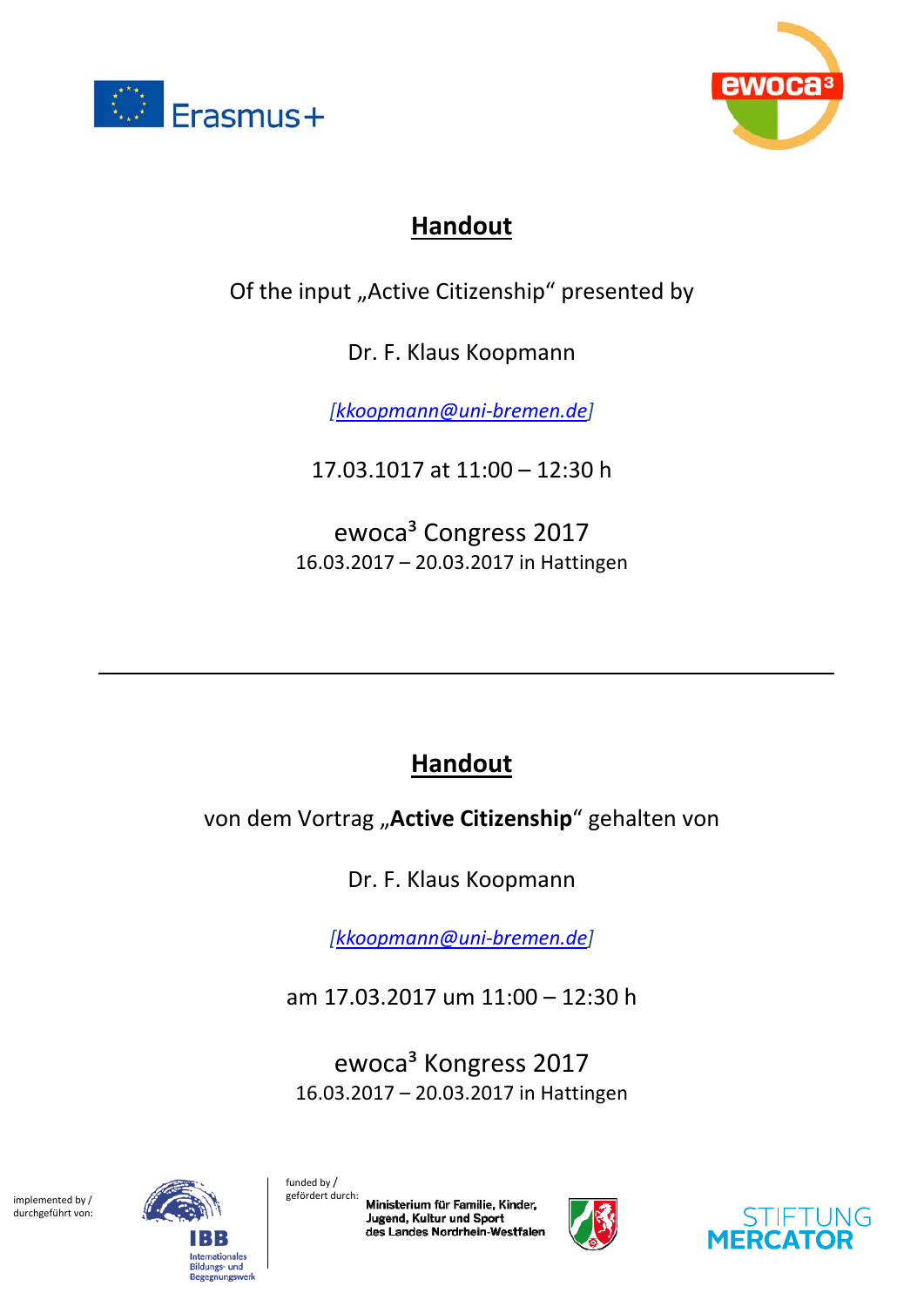



durchgeführt von:



funded by /



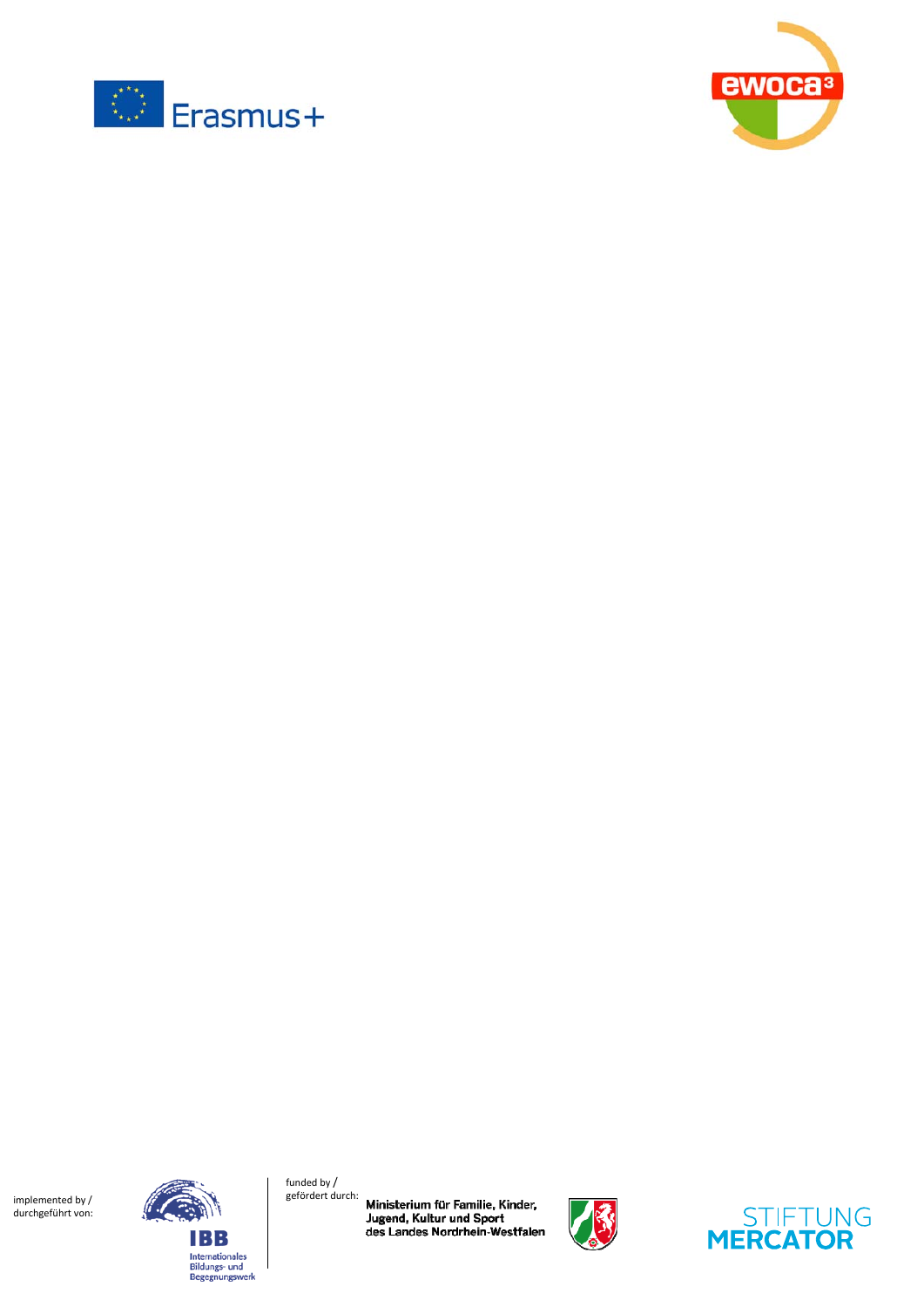











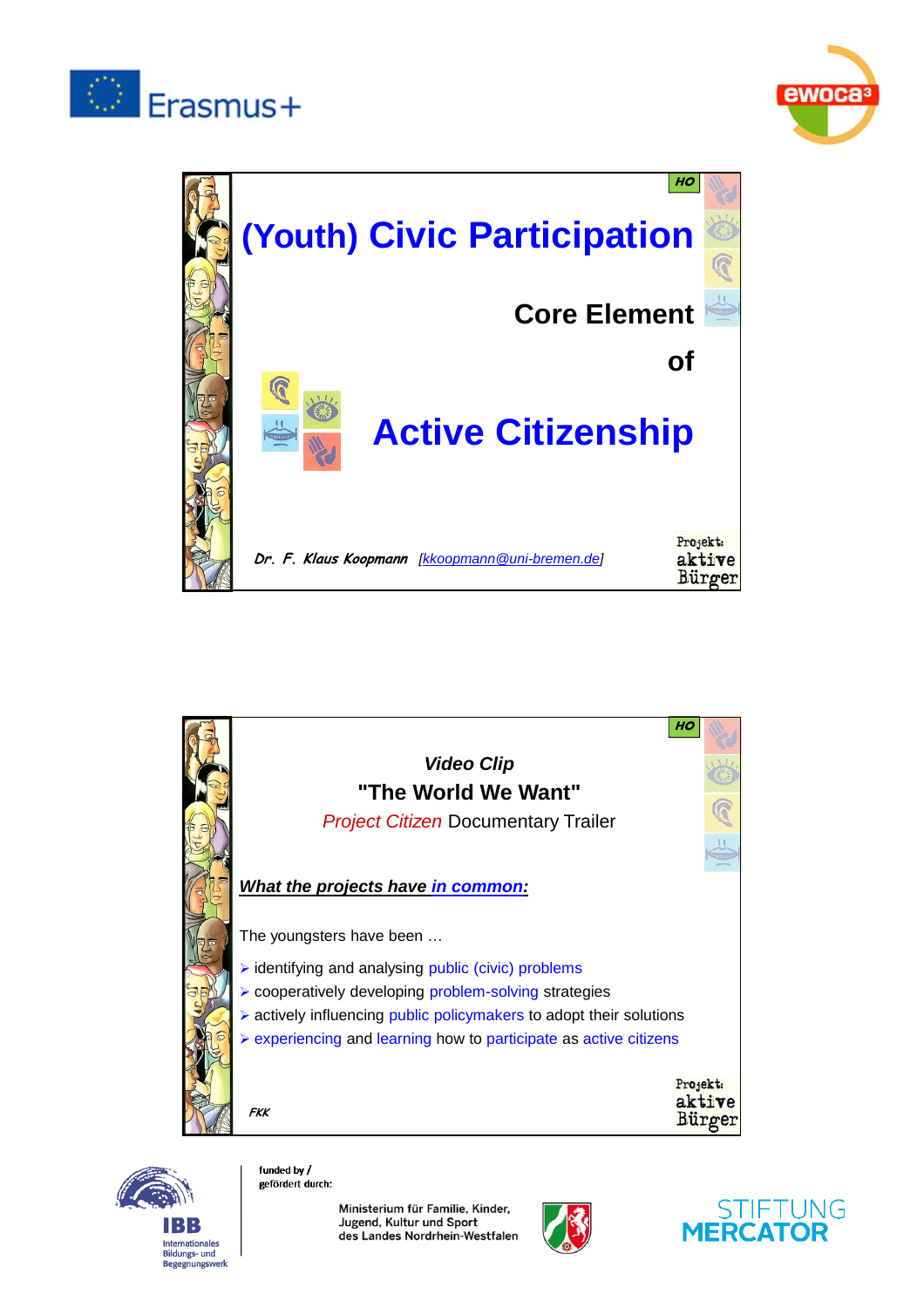



| (Youth) Civic Participation -                                                           | н                  |
|-----------------------------------------------------------------------------------------|--------------------|
| <b>Core Element of Active Citizenship</b>                                               |                    |
| <b>Contents</b>                                                                         |                    |
| (1) Defining 'Civic Participation'                                                      |                    |
| (2) Good Reasons for Civic Participation                                                |                    |
| (3) Critical Views on Civic Participation                                               |                    |
| <b>Experiencing and Learning How to Participate as a Citizen</b><br>(4)                 |                    |
| (5) Experiential Civic Learning in Practice: >Projekt: aktive Bürger / Project Citizen< |                    |
| (6) Simulating > Projekt: aktive Bürger / Project Citizen<                              |                    |
|                                                                                         |                    |
|                                                                                         | Projekt:<br>aktive |
| <b>FKK</b>                                                                              | Bürger             |







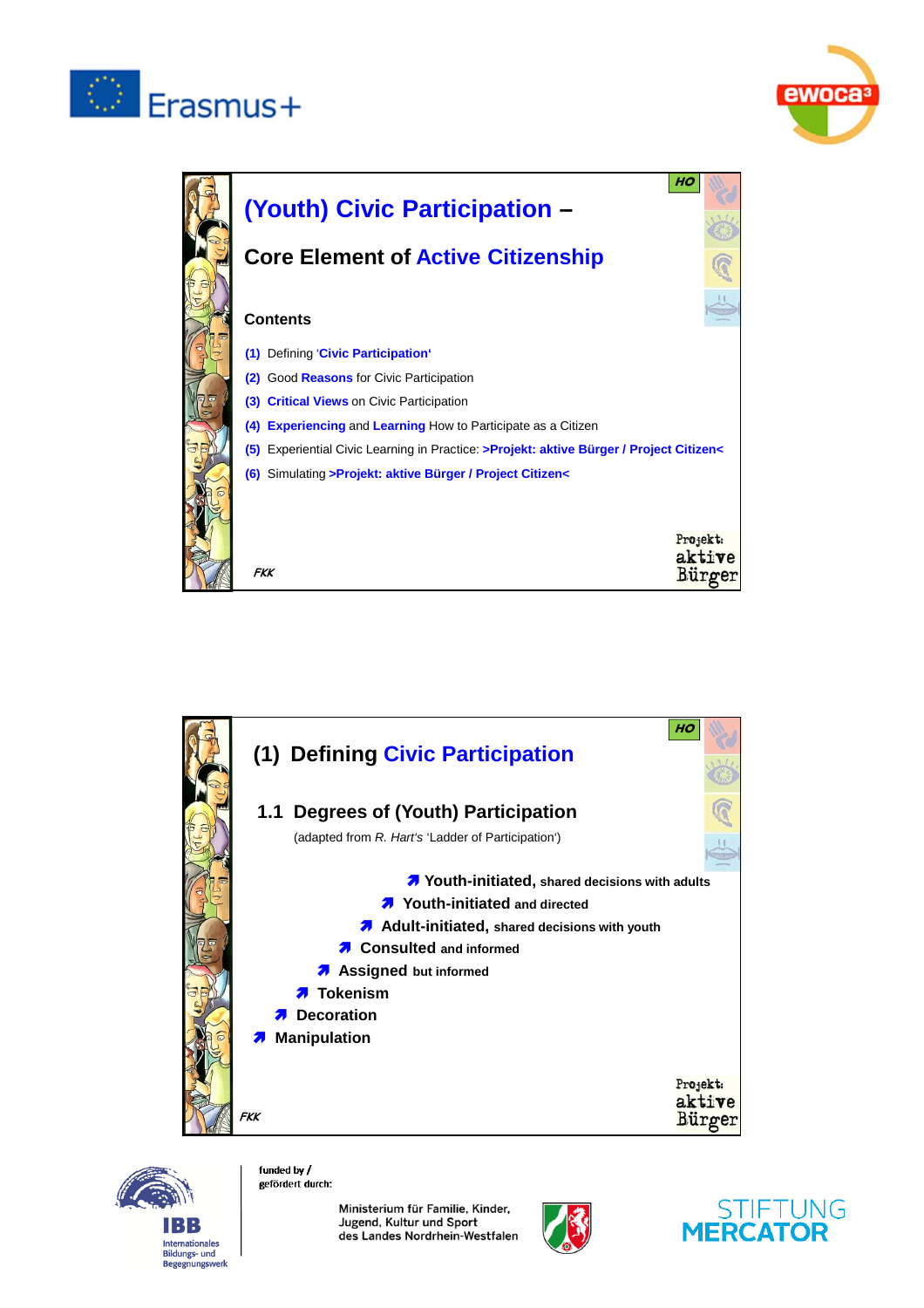











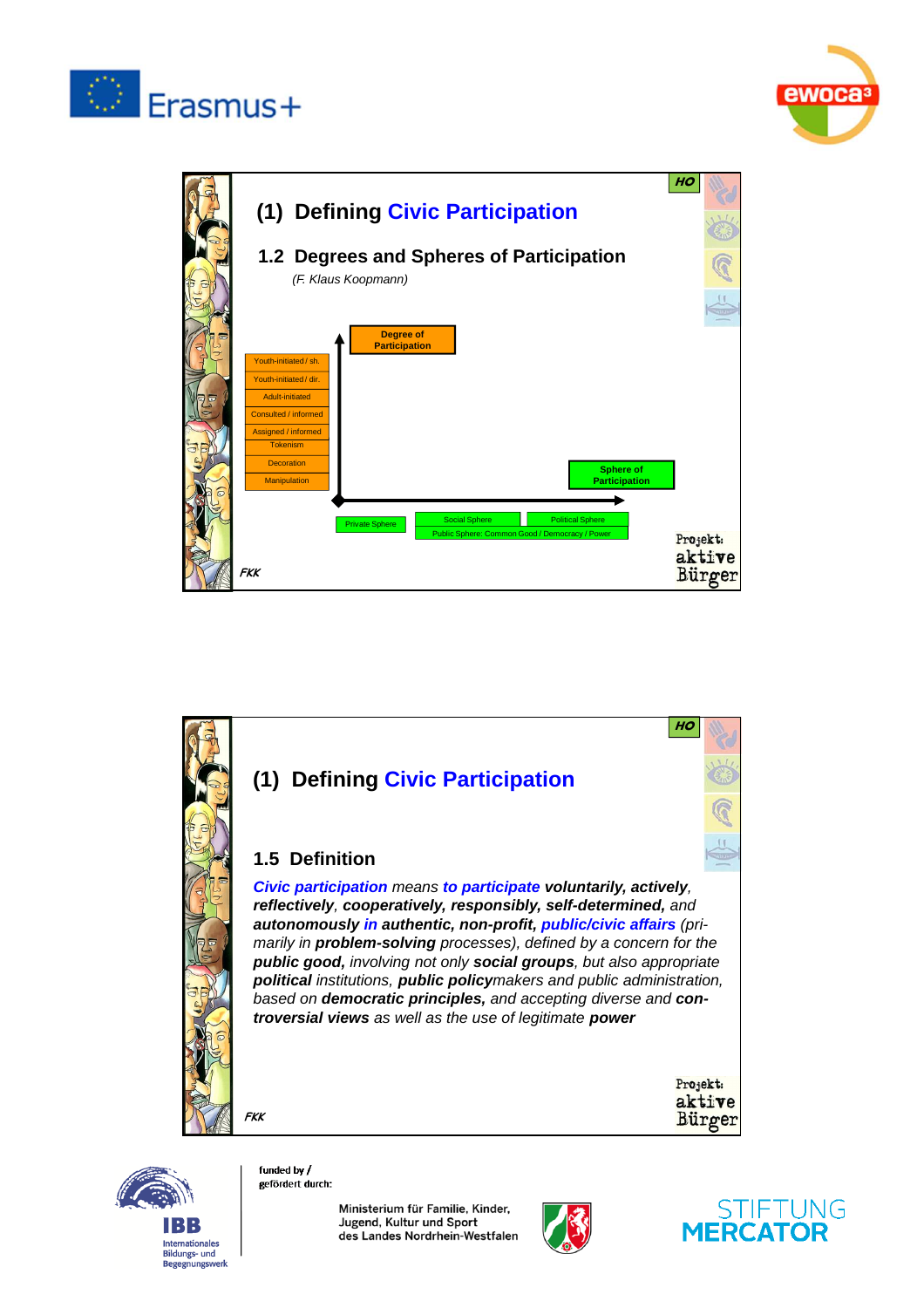











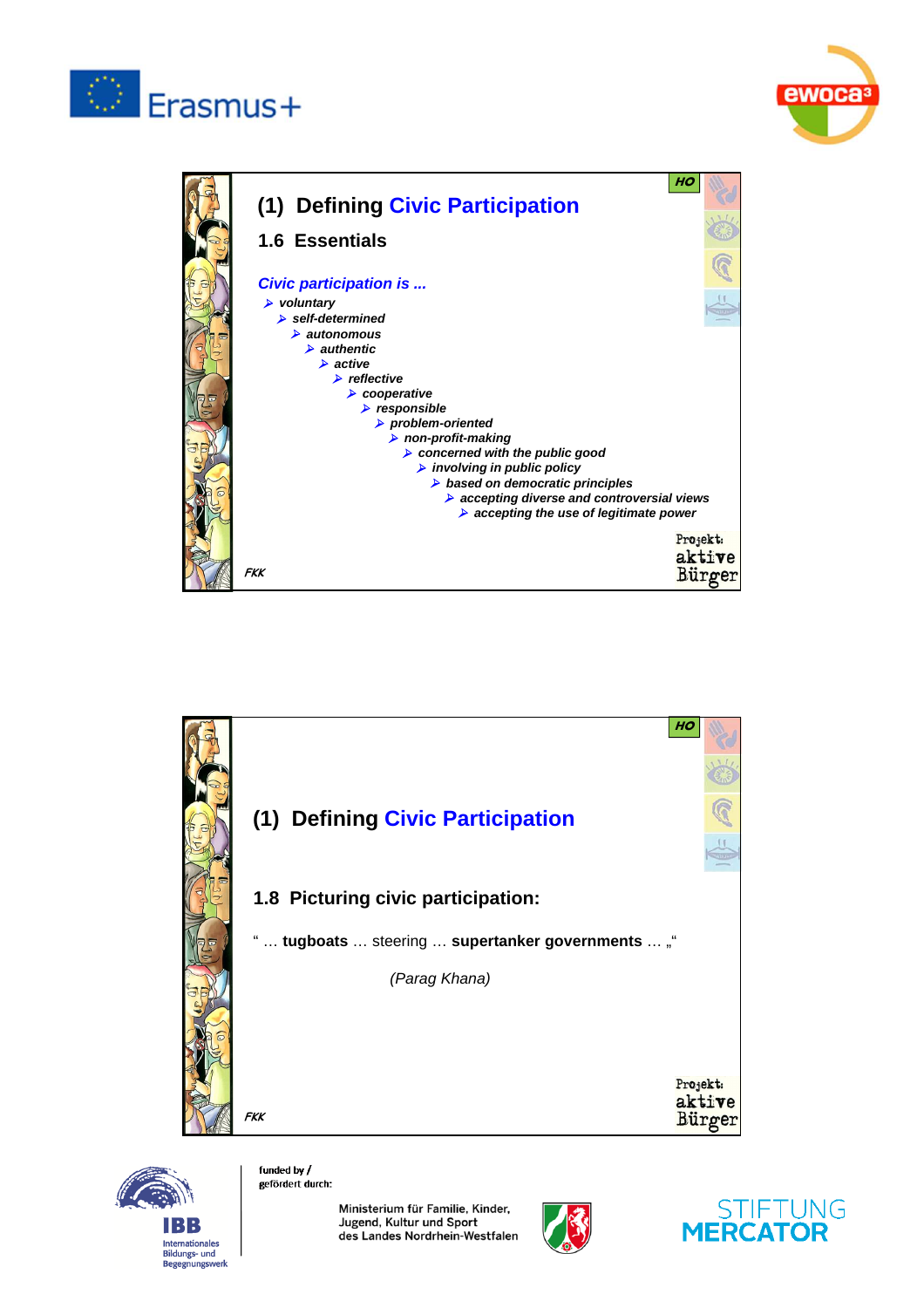











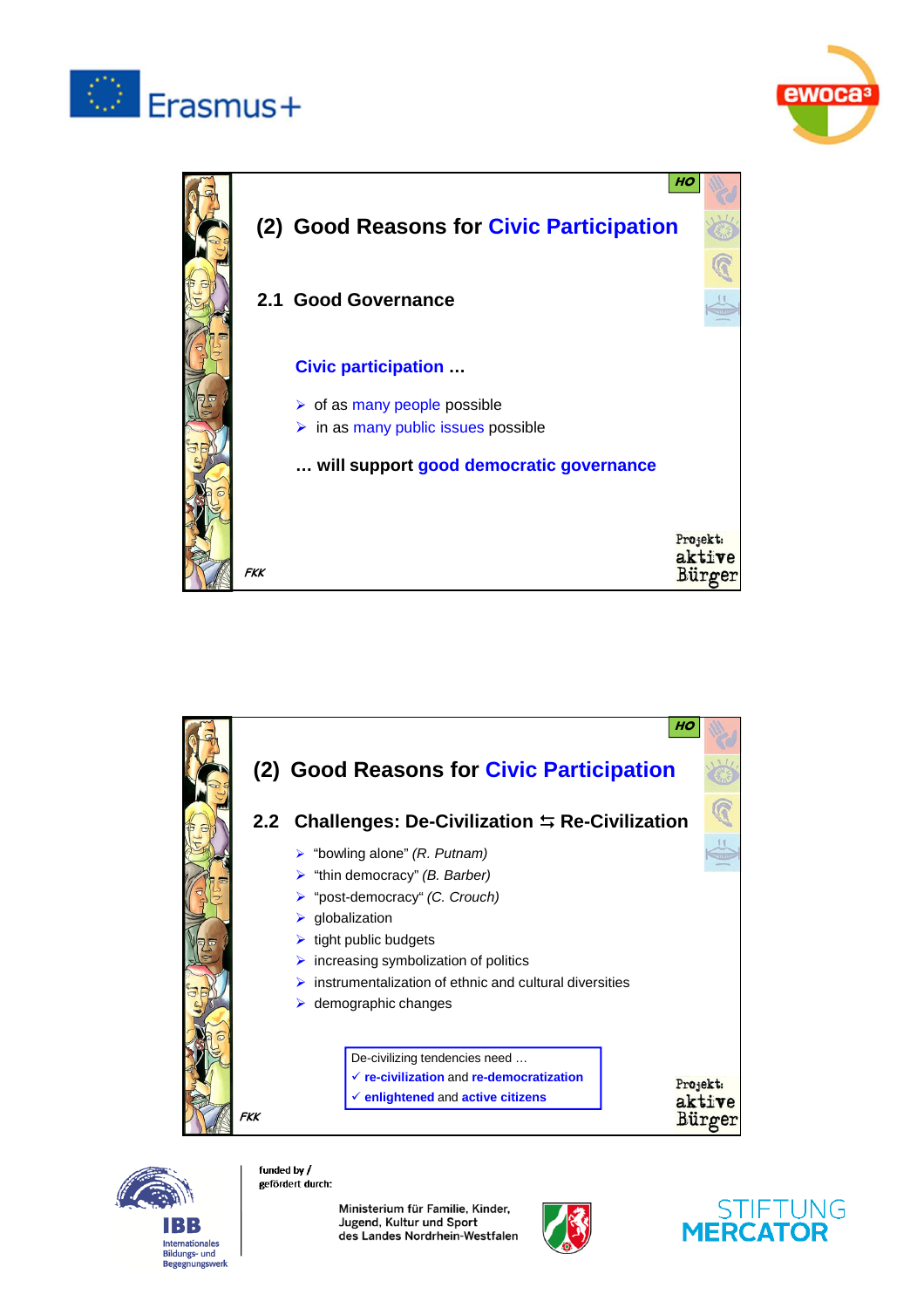











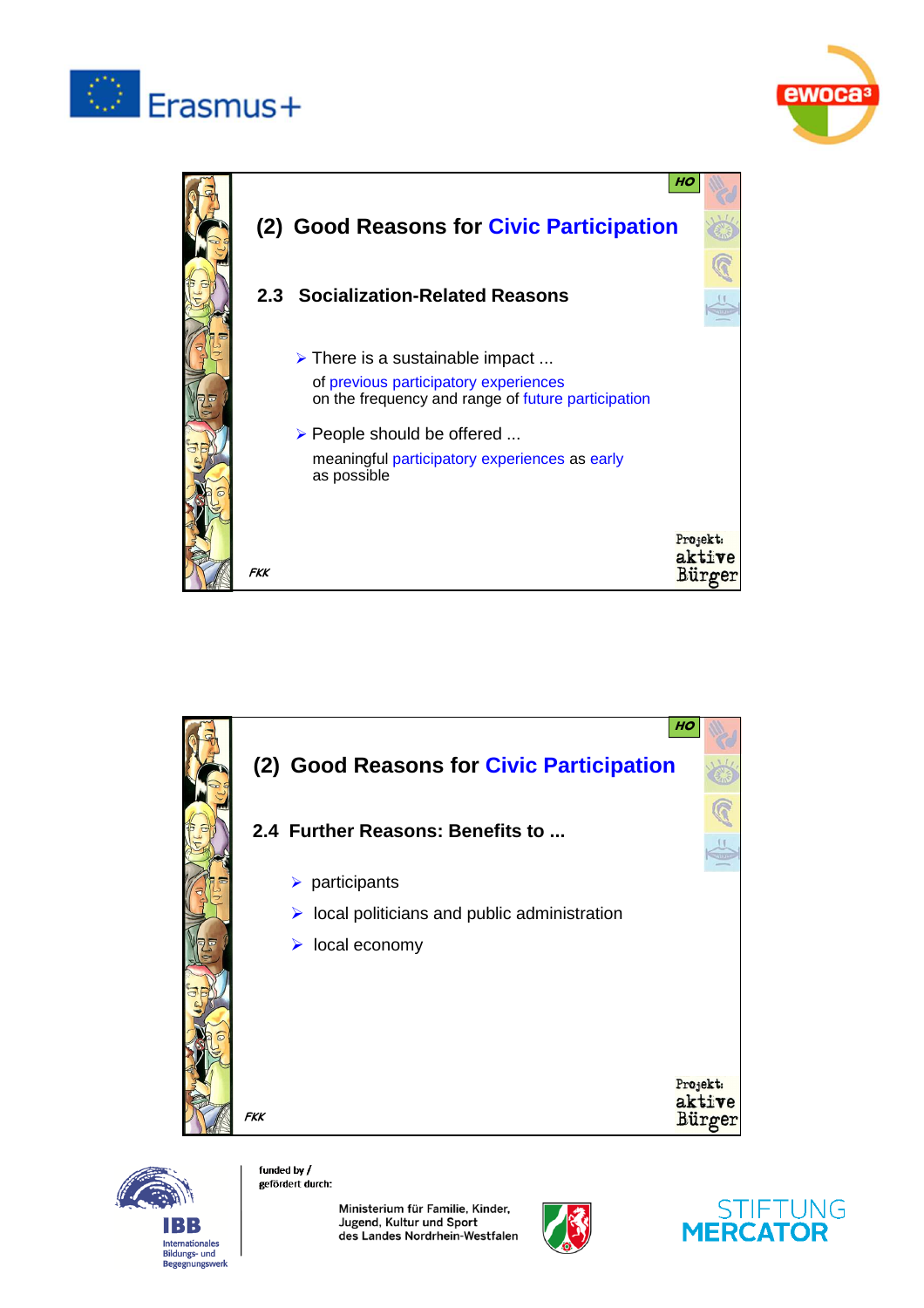











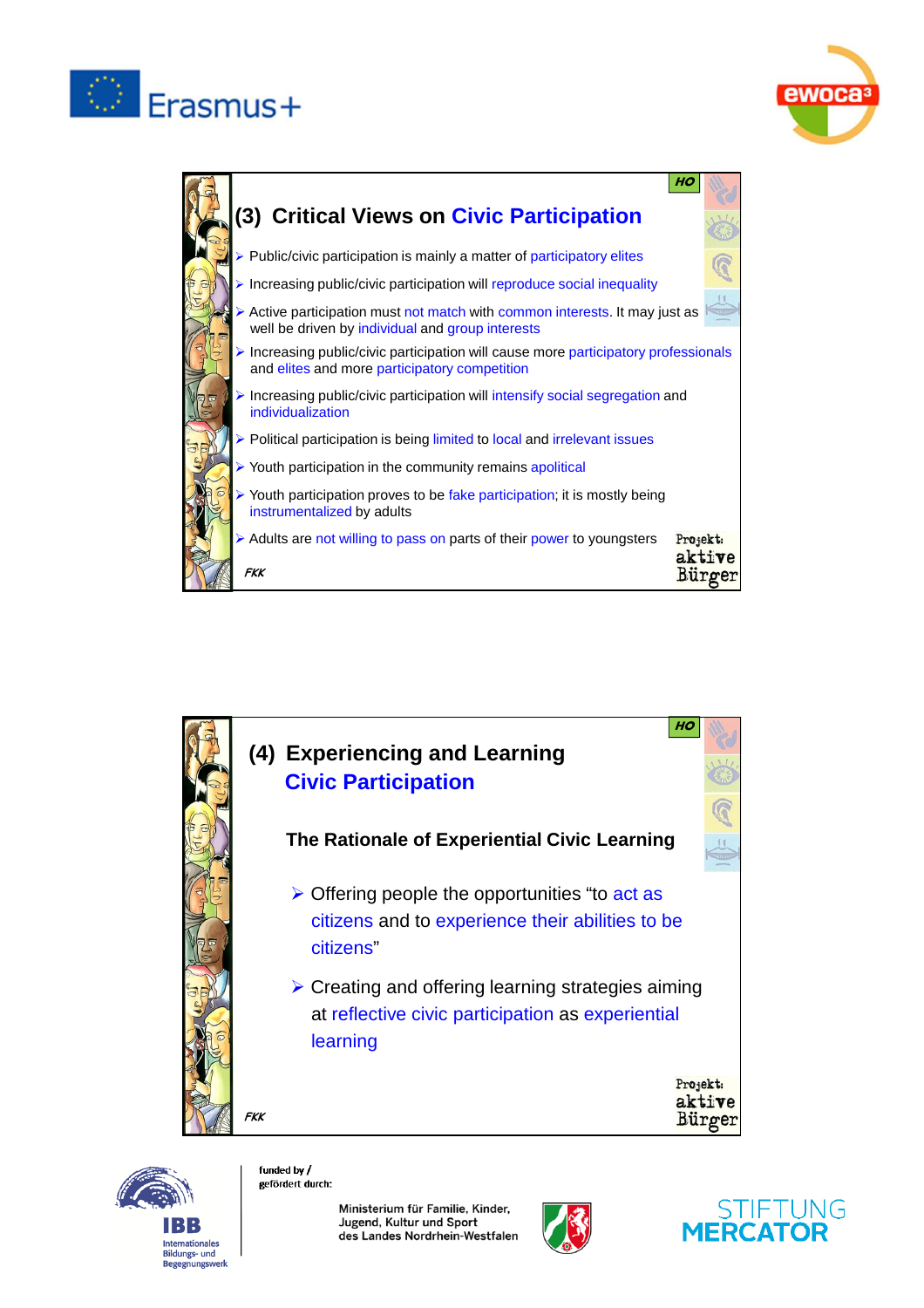











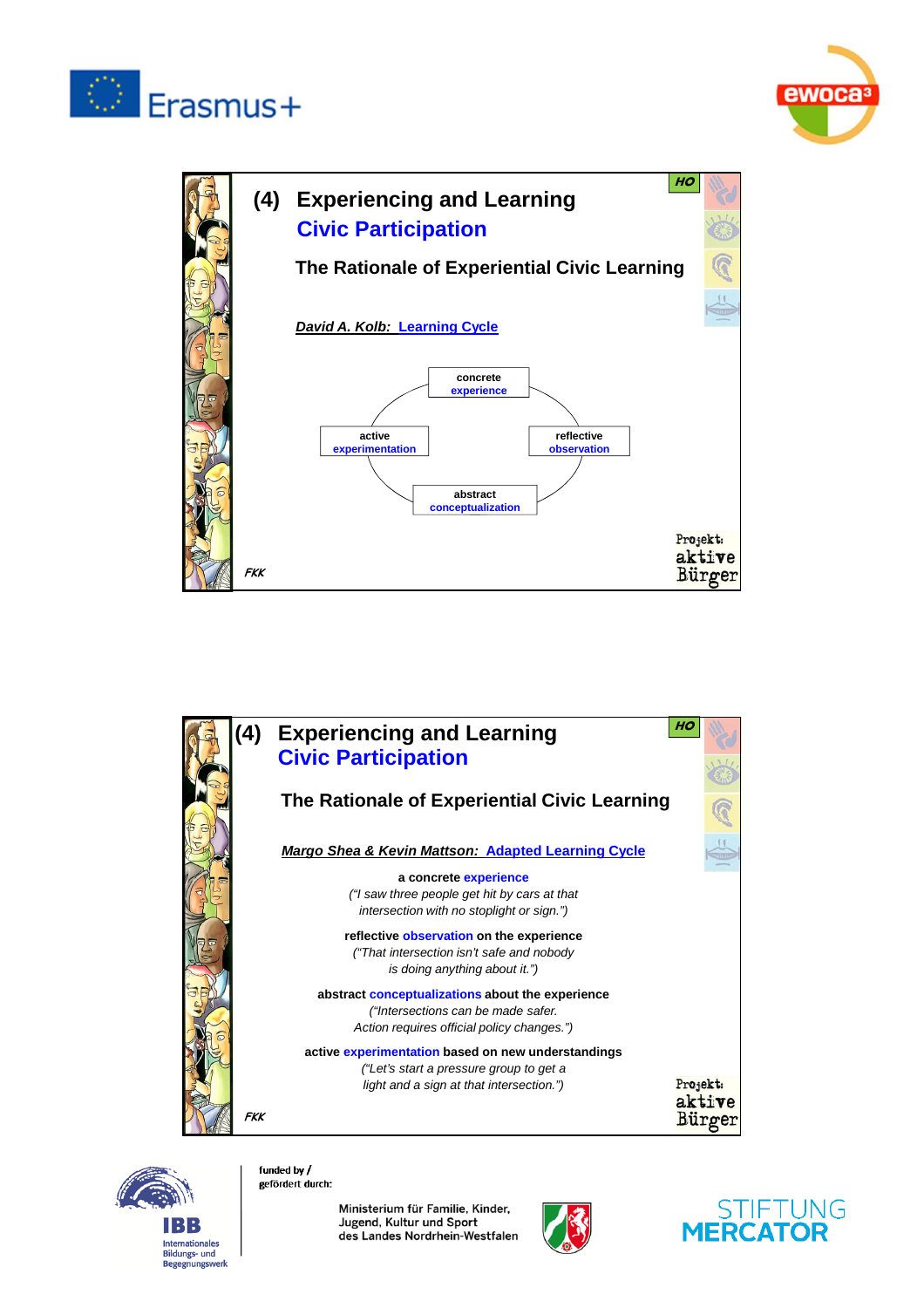











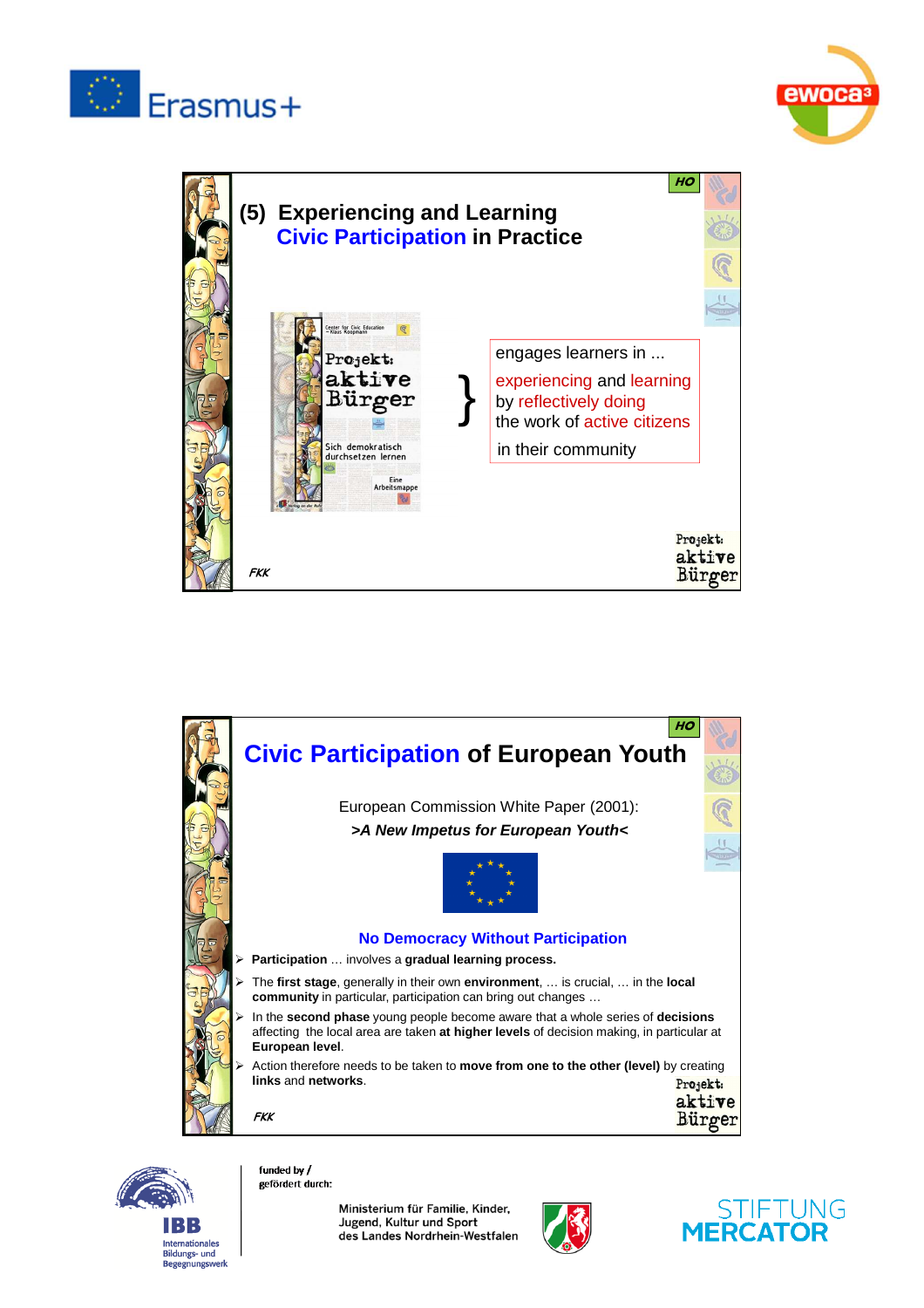











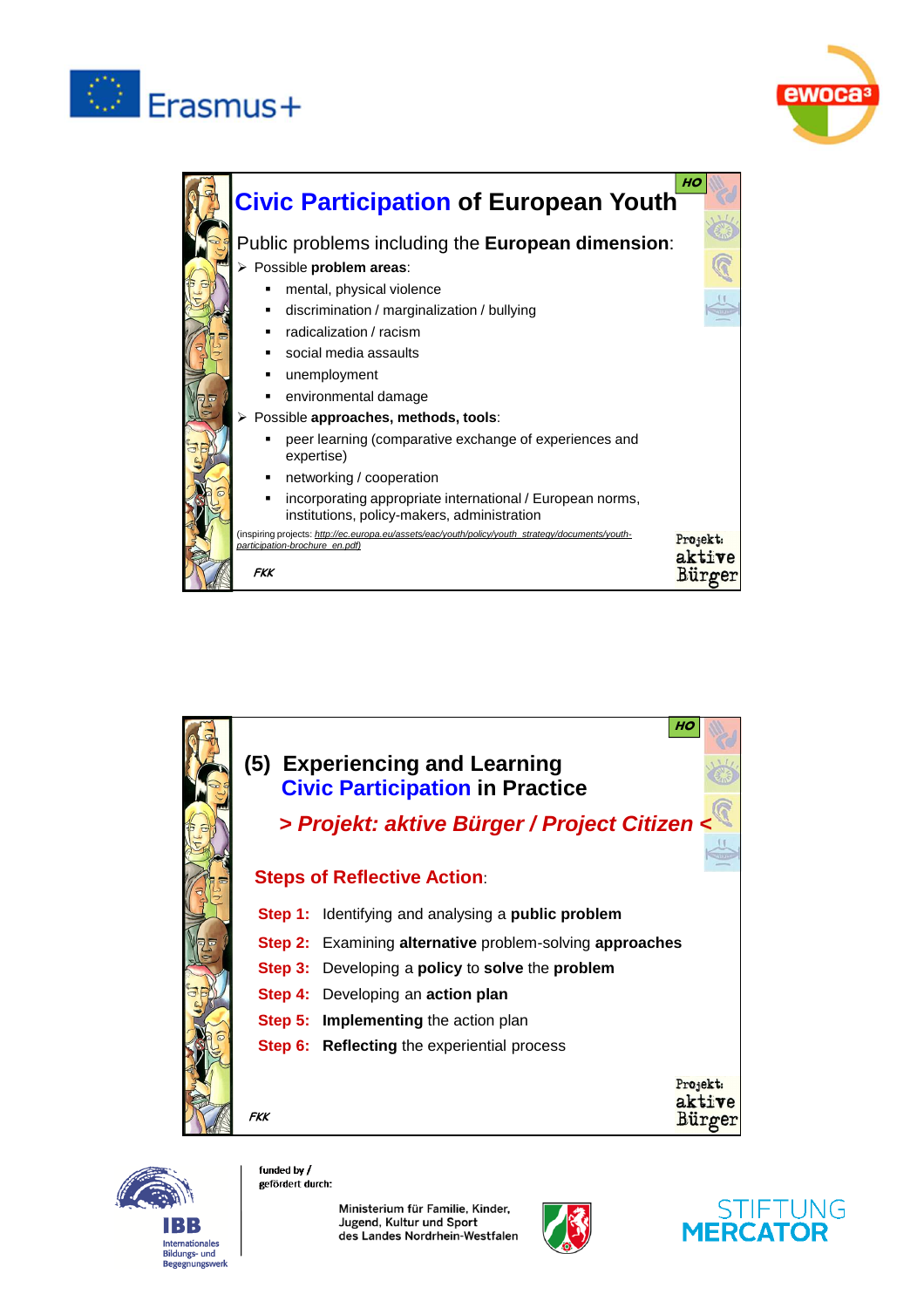











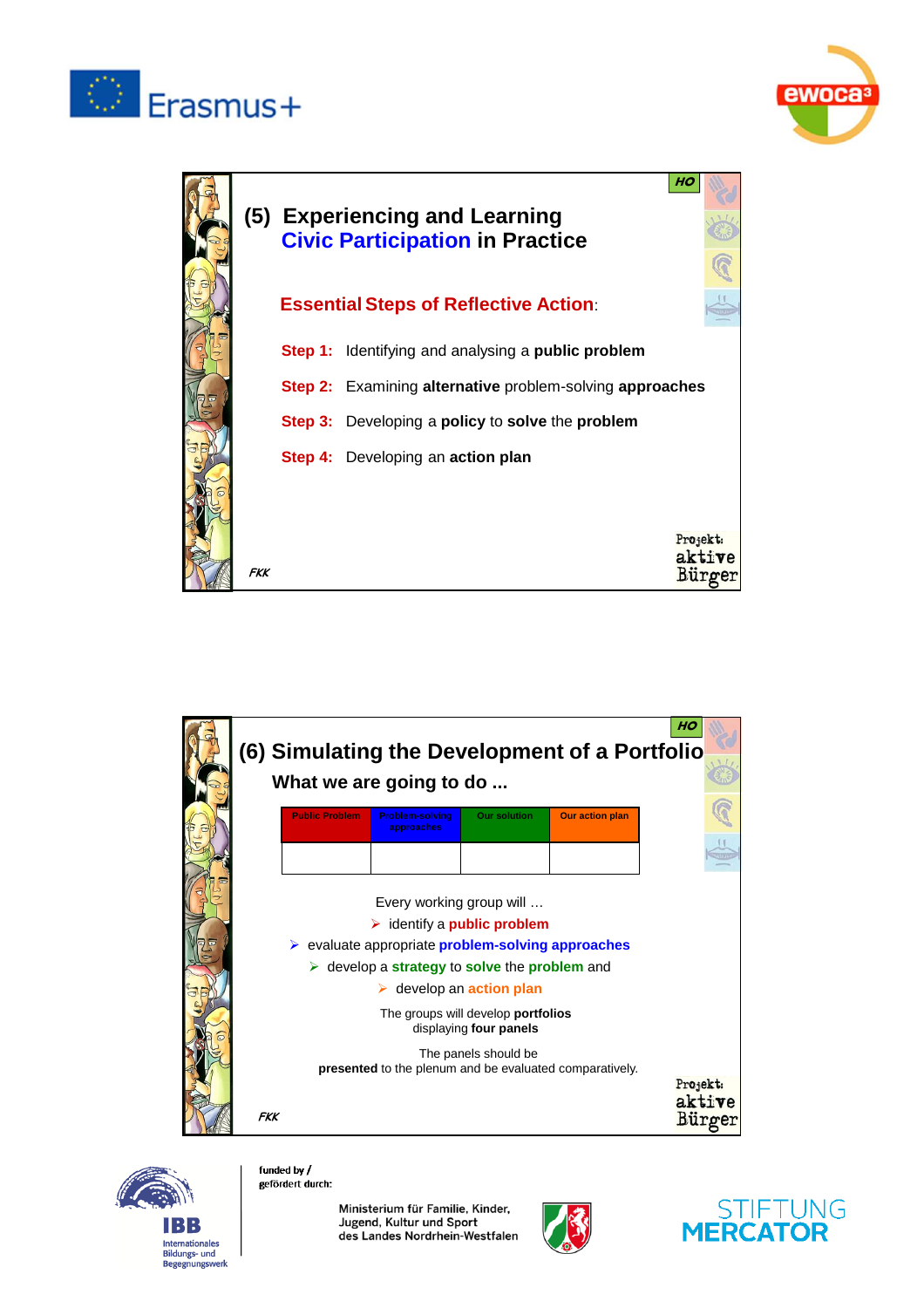











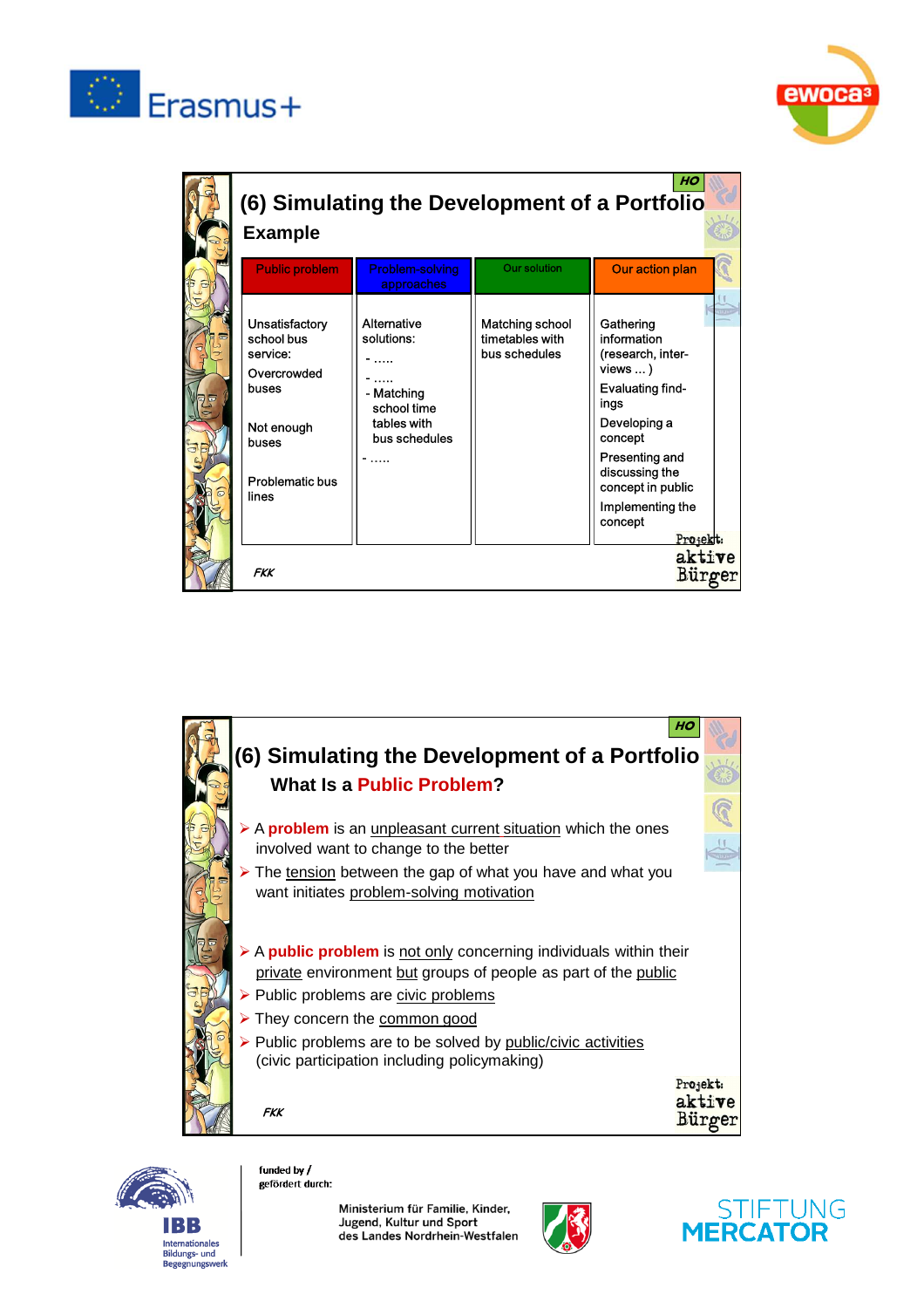



## *> (Youth) Civic Participation <*

## **Suggested Readings**

| Ackermann, P. / R. Müller: Bürgerhandbuch. Politisch aktiv werden - Öffentlichkeit herstellen<br>- Rechte durchsetzen, Schwalbach 2015                                                                                              |
|-------------------------------------------------------------------------------------------------------------------------------------------------------------------------------------------------------------------------------------|
| Bertelsmann Stiftung (Hrsg.): Politische Partizipation in Deutschland. Ergebnisse einer<br>repräsentativen Umfrage, Gütersloh 2004                                                                                                  |
| Bertelsmann Stiftung (Hrsg.): Kinder- und Jugendpartizipation in Deutschland.<br>Entwicklungsstand und Handlungsansätze, Gütersloh 2007                                                                                             |
| Bertelsmann Stiftung (Hrsg.): Mehr Partizipation wagen. Argumente für eine verstärkte<br>Beteiligung von Kindern und Jugendlichen, Gütersloh 2007                                                                                   |
| Bertelsmann Stiftung (Hrsg.): Mitwirkung (er)leben. Handbuch zur Durchführung von                                                                                                                                                   |
| Beteiligungsprojekten mit Kindern und Jugendlichen, Gütersloh 2008<br>Bertelsmann Stiftung (Hrsg.): Eine Stadt für uns alle. Handbuch zur Entwicklung kommunaler                                                                    |
| Strukturen für die Jugendbeteiligung, Gütersloh 2008<br>Bertelsmann Stiftung (Hrsg.): Ausgezeichnet! Kinder- und Jugendengagement wirksam                                                                                           |
| fördern, Gütersloh 2009<br>Bertelsmann Stiftung (Hrsg.): Kinder- und Jugendengagement - Von guten Beispielen<br>lernen, Gütersloh 2011                                                                                              |
| Bertelsmann Stiftung (Hrsg.), Lange, D.: Das Mitmachheft, 3 Bde. (Grundschule:<br>Einmischen. Anpacken. Verändern; Sek.1:Engagement lokal und global; Sek. 2:                                                                       |
| Zivilgesellschaft gestalten!), Gütersloh 2011                                                                                                                                                                                       |
| Bertelsmann Stiftung: jungbewegt. Dein Einsatz zählt (www.jungbewegt.de)<br>Betz, T. / W. Gaiser / L. Pluto (Hrsg.): Partizipation von Kindern und Jugendlichen.                                                                    |
| Forschungsprojekte, Forschungsergebnisse, empirische Befunde, Schwalbach 2010<br>Biedermann, H.: Junge Menschen an der Schwelle politischer Mündigkeit. Partizipation:<br>Patentrezept politischer Identitätsfindung?, Münster 2006 |
| Böhnke, P.: Ungleiche Verteilung politischer Partizipation, in: Aus Politik und Zeitgeschichte<br>1-2/2011, S. 18 ff.                                                                                                               |
| Birzea, C.: Education for Democratic Citizenship: A Lifelong Learning Perspective, Council of<br>Europe (DGIV/EDU/CIT 2000/21), Strasbourg 2000                                                                                     |
| Bundesnetzwerk Bürgerschaftliches Engagement (BBE) (Hrsg.): Nationales Forum für<br>Engagement und Partizipation. Erster Zwischenbericht, Berlin 2009                                                                               |
| Bundesnetzwerk Bürgerschaftliches Engagement (BBE) (Hrsg.): Nationales Forum für<br>Engagement und Partizipation. Auf dem Wege einer nationalen Engagementstrategie -                                                               |
| Perspektiven und Positionen. Materialien und Dokumente Bd. 2, Berlin 2009                                                                                                                                                           |
| Bundesnetzwerk Bürgerschaftliches Engagement (BBE) (Hrsg.): Nationales Forum für<br>Engagement und Partizipation. Engagement ermöglichen. Strukturen gestalten.<br>Materialien und Dokumente Bd. 3 Berlin 2010                      |
| Burdewick, I.: Jugend - Politik - Anerkennung. Eine qualitative empirische Studie zur<br>politischen Partizipation 11- bis 18-Jähriger, Opladen 2003                                                                                |
| Center for Civic Education (CCE): We the People - Project Citizen, Level 2, Calabasas, CA<br>2007                                                                                                                                   |
| Center for Civic Education (CCE) / F.K. Koopmann: Projekt: aktive Bürger. Sich<br>demokratisch durchsetzen lernen, Mülheim 2001                                                                                                     |
|                                                                                                                                                                                                                                     |
| d by /<br>funded by /<br><b>REAL AND STREET</b>                                                                                                                                                                                     |

implemented by / durchgeführt von:



gefördert durch: